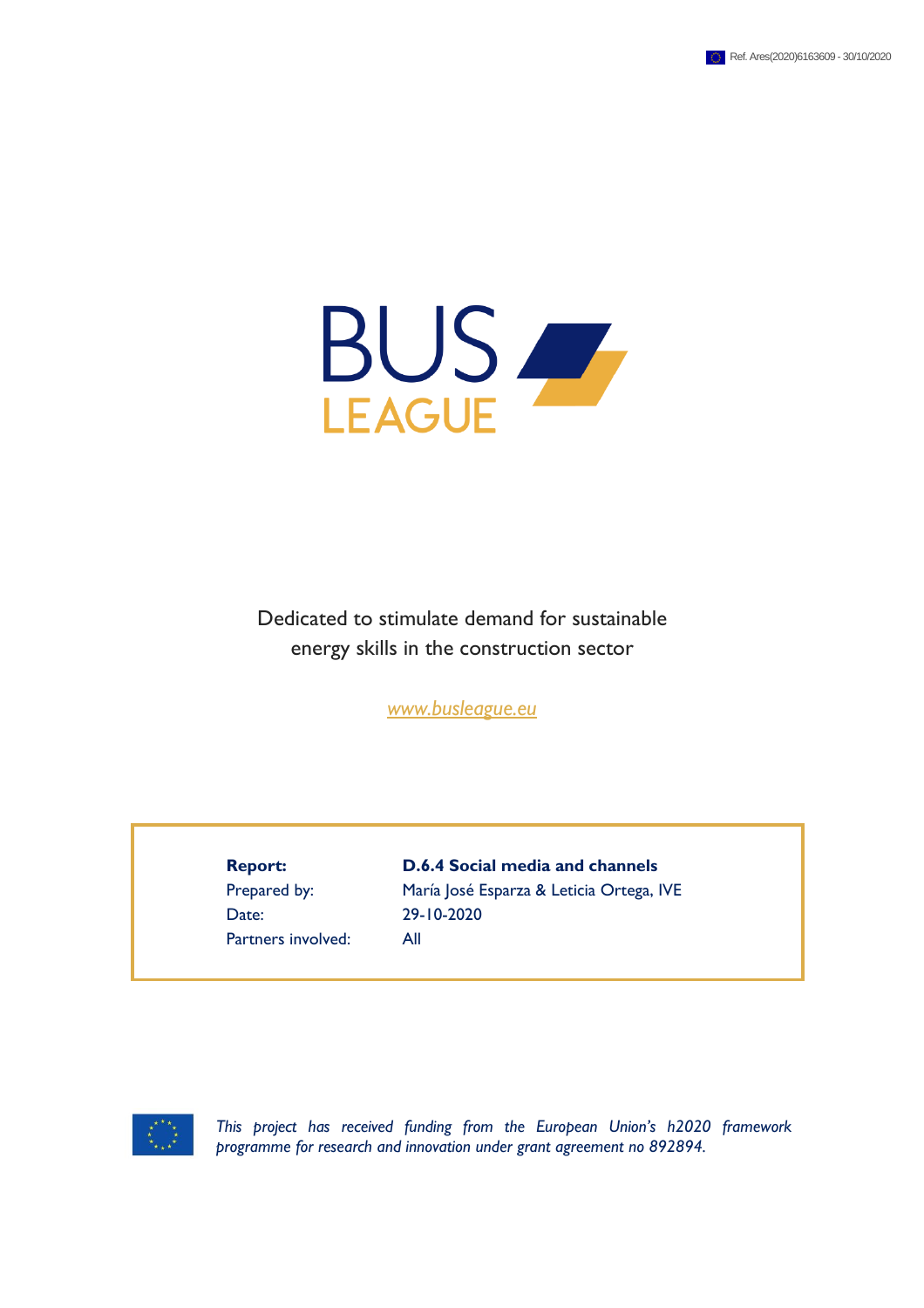# **TABLE OF CONTENTS**

| 3 ACTIVE PROFILES OF BUSLEAGUE ON SOCIAL MEDIA 5            |  |
|-------------------------------------------------------------|--|
| 3.1                                                         |  |
|                                                             |  |
|                                                             |  |
|                                                             |  |
|                                                             |  |
| 3.3.1                                                       |  |
|                                                             |  |
| <b>4 EXISTING PROFILES OF OTHER ENTITIES TO COLLABORATE</b> |  |
|                                                             |  |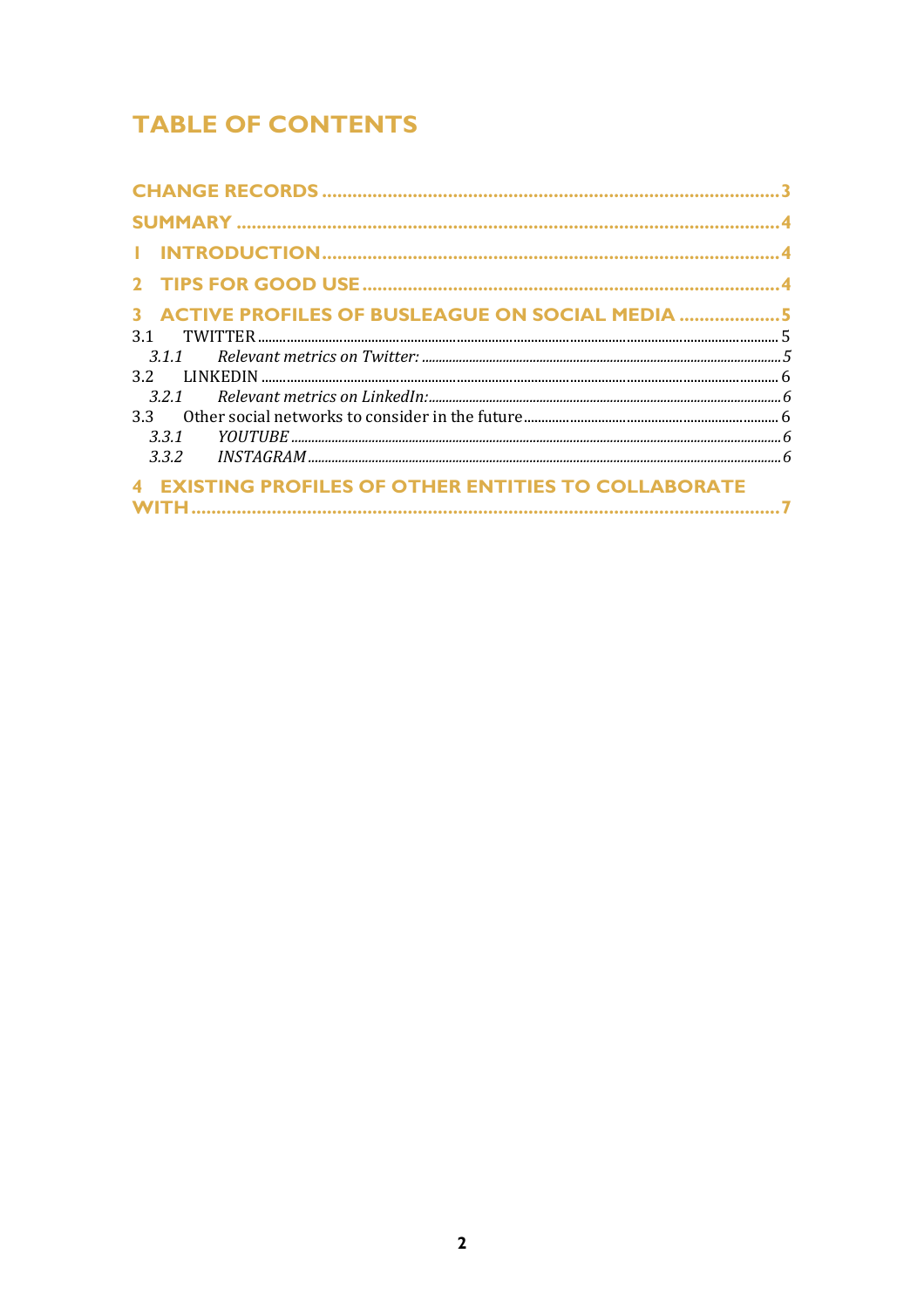# <span id="page-2-0"></span>**CHANGE RECORDS**

| <b>Version</b> | <b>Date</b> | <b>Author</b> | <b>Changes</b>         |
|----------------|-------------|---------------|------------------------|
| Version I      | 30-10-2020  | <b>IVE</b>    | First version provided |
|                |             |               |                        |
|                |             |               |                        |
|                |             |               |                        |
|                |             |               |                        |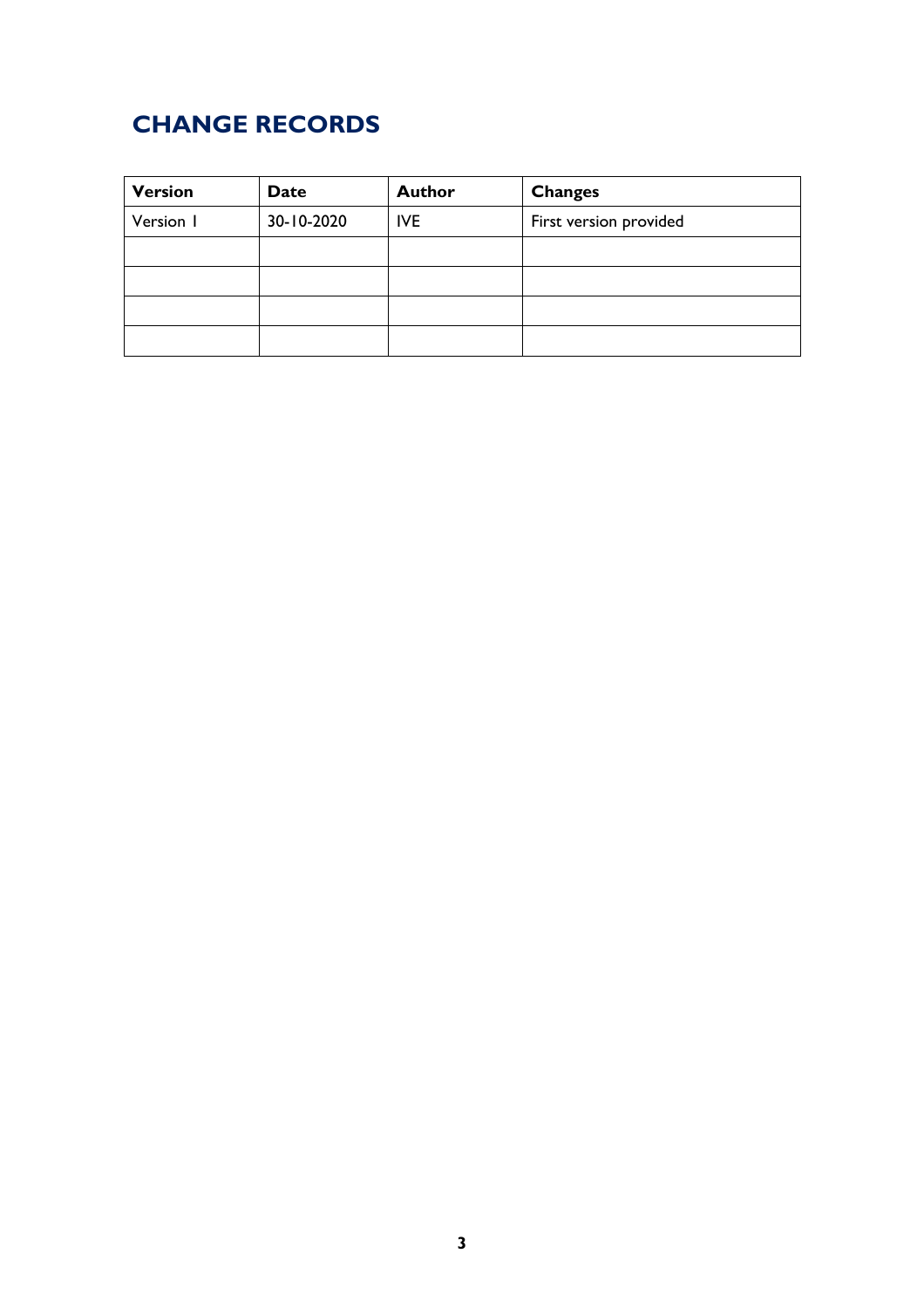## <span id="page-3-0"></span>**SUMMARY**

The BUSLeague project will use the following communication channels to spread the progress, milestones and main results of the project: website, social networks and newsletter. Aware of the revolution that the use of social networks has brought about in communication in recent years, this report focuses on analyzing the social networks that will be most appropriate to publicize the BUSleague project among members of the scientific community but also to the general public.

# <span id="page-3-1"></span>**1 INTRODUCTION**

Social networks are part of the digital transformation of recent years and have been incorporated into all areas of life, including research, innovation, and knowledge transfer.

Currently, social networks are considered as the most immediate and interactive information dissemination channel and represent a true revolution in communication. For this reason, an optimal scientific communication strategy must develop dissemination and advertising campaigns on social networks, as it has been shown that its media reach in society increases exponentially.

Its advantages include ease of use, the ability to reach mass audiences, speed of spread and the ability to be used anywhere and at any time.

The main objective of social networks is to capture the reader's attention through short messages and direct their steps to the project website where the information will be explained in more detail. Any content is suitable to be published on our social profiles, from the publication of a press release on research results to the organization of events, conferences, or workshops, among other actions.

# <span id="page-3-2"></span>**2 TIPS FOR GOOD USE**

- **Planning**: determine well the objectives in terms of content, the people we are targeting and the goals to be achieved.
- **Dedication**: use social media regularly and dedicate enough time to ensure a consistent presence without ups and downs.
- **Humanization**: introduce team members, encourage their interaction, and move away from anonymity.
- **Education**: debate politely and justify with arguments, not with principles of authority.
- **Responses**: always reply to comments, even negative ones, and contribute to the dialogue.
- **Messages**: write in an understandable, attractive, natural and close way. Don't forget to include images.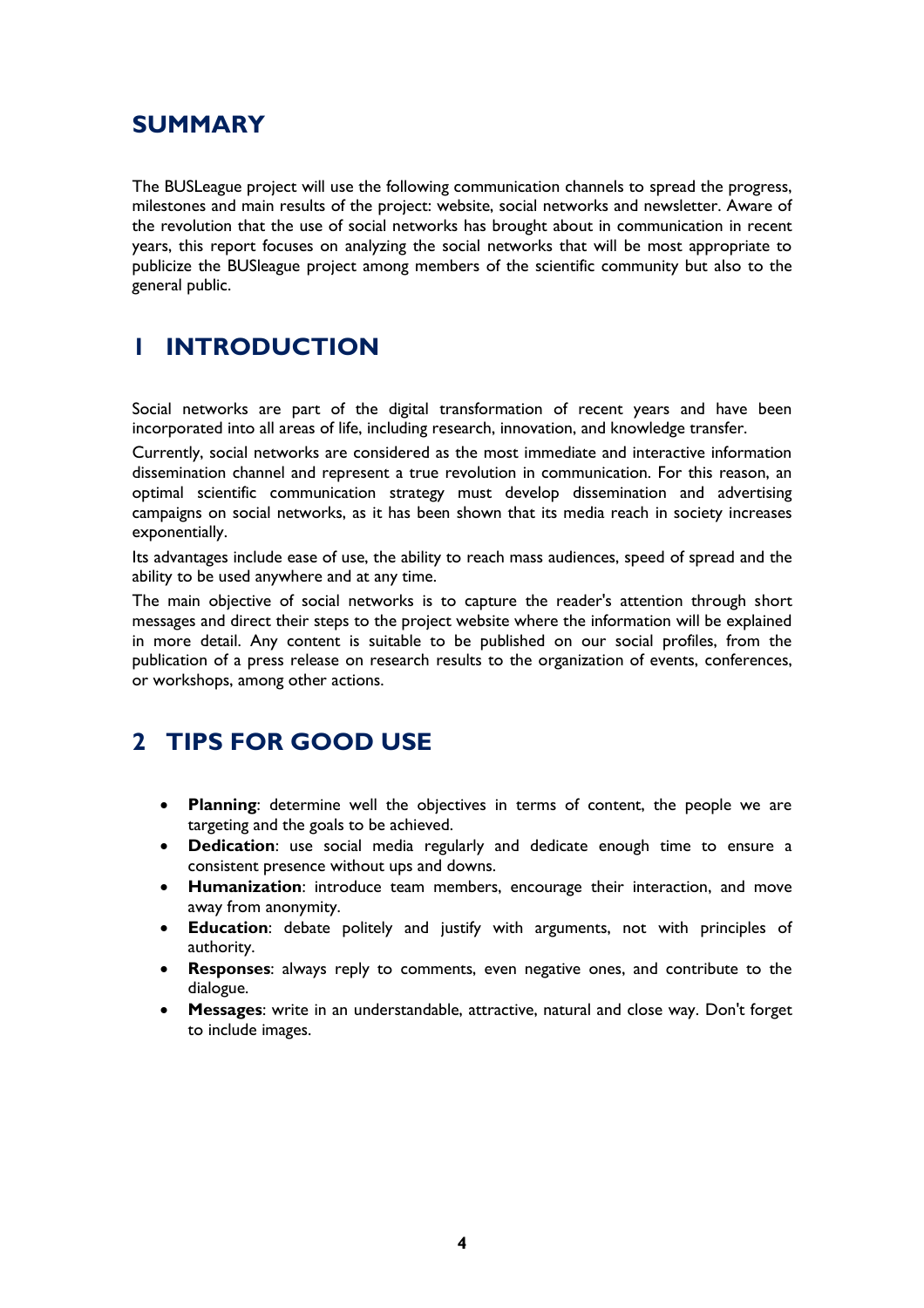## <span id="page-4-0"></span>**3 ACTIVE PROFILES OF BUSLEAGUE ON SOCIAL MEDIA**

Prioritizing quality over quantity, the consortium agreed to create only two social media profiles at the beginning of the project, which are Twitter and LinkedIn. Both social networks are complementary and have a clear professional objective closely aligned with activities focused on research and dissemination of results.

### <span id="page-4-1"></span>**3.1 TWITTER**

BUSLeague profile on Twitter is available from October 2020: <https://twitter.com/Busleague1> Most experts consider Twitter as the essential social network in research today since it serves as a source of information in real time and has a professional purpose. It is a microblogging network that allows you to publish short texts or "tweets" of up to 280 characters,



*Fig. 1: Twitter dashboard*

#### <span id="page-4-2"></span>*3.1.1 Relevant metrics on Twitter:*

| <b>Followers</b>       | Number of Twitter users following the account                                                                                  |
|------------------------|--------------------------------------------------------------------------------------------------------------------------------|
| <b>Retweets</b>        | Total number of times tweets has been retweeted by other users.                                                                |
| Favorites              | Total number of times tweets has been marked as a favourite by<br>other users.                                                 |
| Impressions            | Number of times a tweet was loaded onto a device's screen.                                                                     |
| <b>Engagement Rate</b> | Any actions (including retweets and favourites) taken on a tweet,<br>divided by the number of impressions this tweet received. |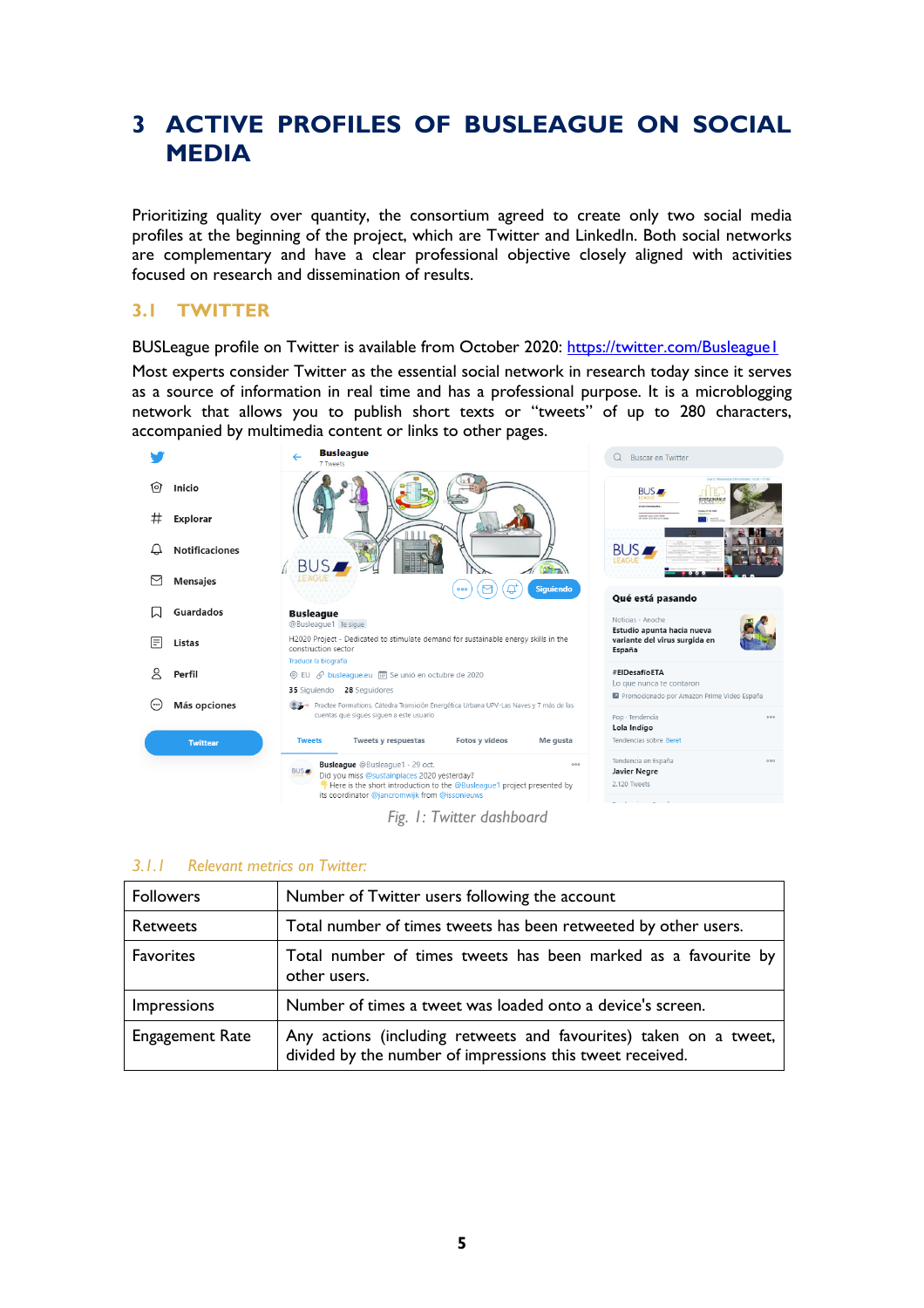### <span id="page-5-0"></span>**3.2 LINKEDIN**

BUSLeague profile on LinkedIn is available from October 2020: <https://www.linkedin.com/company/busleague/>

LinkedIn is very effective in transferring research to business.



*Fig. 2: LinkedIn dashboard*

#### <span id="page-5-1"></span>*3.2.1 Relevant metrics on LinkedIn:*

| <b>Followers</b> | Number of LinkedIn users following the business page                                                                                                                               |
|------------------|------------------------------------------------------------------------------------------------------------------------------------------------------------------------------------|
| Impressions      | The total number of times at least 50% of the update was visible for<br>more than 300 milliseconds.                                                                                |
| Engagement rate  | LinkedIn calculates update engagement rate by adding the number of<br>interactions, clicks, and new followers acquired, divided by the<br>number of impressions the post receives. |
| (CTR)            | Click-through rate   Number of clicks versus impressions.                                                                                                                          |

### <span id="page-5-2"></span>**3.3 Other social networks to consider in the future**

As the project progresses, and taking into account the needs that arise, the possibility of creating other profiles on networks such as YouTube or Instagram will be analyzed.

#### <span id="page-5-3"></span>*3.3.1 YOUTUBE*

It is the most successful video channel. If the BUSLeague project generates enough videos, it is convenient to create our own YouTube channel and group the videos into thematic lists or "playlists" to which we can add videos from other channels, which will also help us create a community.

#### <span id="page-5-4"></span>*3.3.2 INSTAGRAM*

It is the trendy network specialized in images and the one with the most growth in recent times. If the BUSLeague project generates images periodically, with a sufficient level of quality, and that are interesting to the community, we may consider creating our own account on Instagram.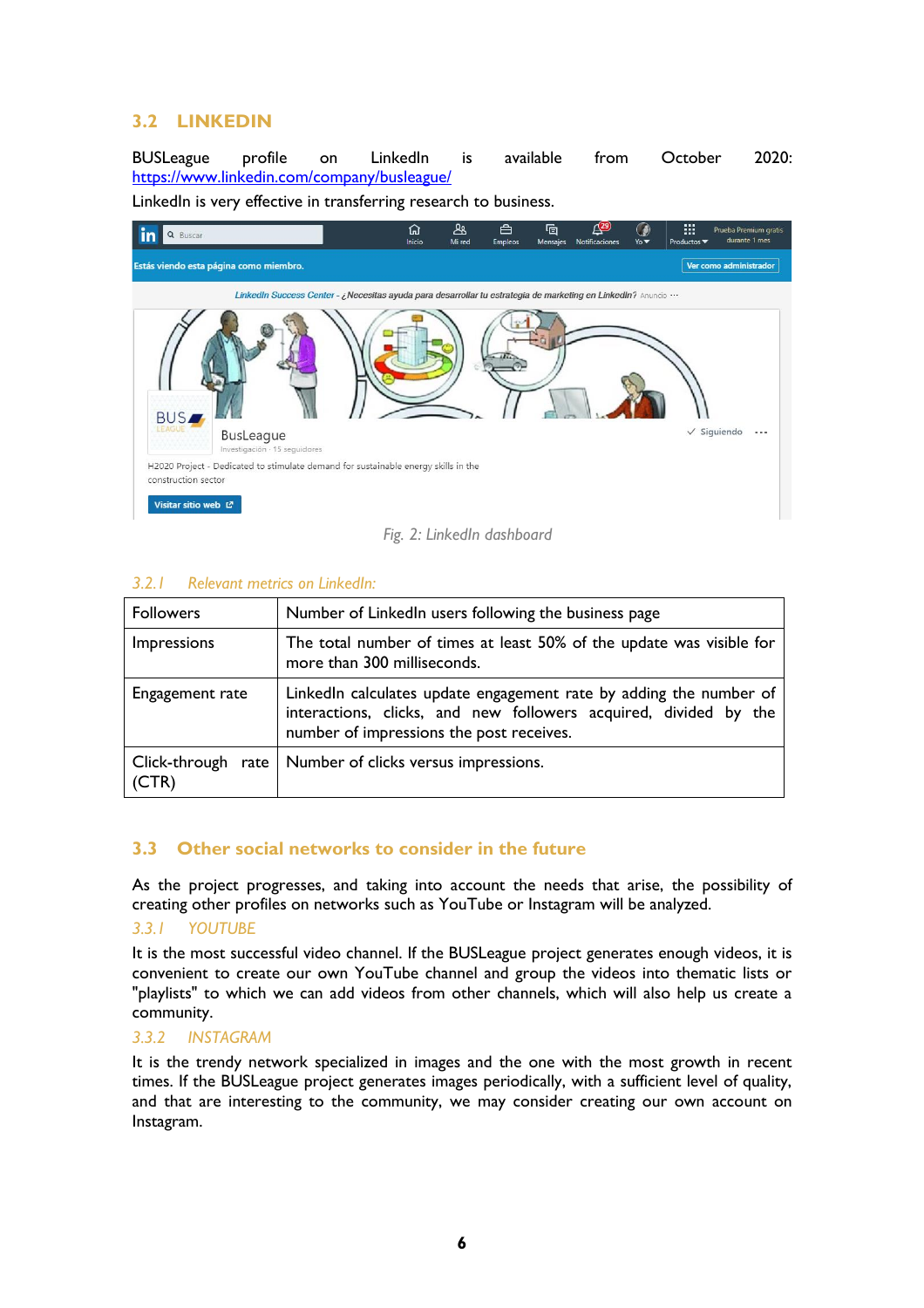## <span id="page-6-0"></span>**4 EXISTING PROFILES OF OTHER ENTITIES TO COLLABORATE WITH**

Other people and other entities that add value and comment on topics of interest to the progress of the project should be added to the BUSLeague conversation. The objective is to achieve a network of related and supportive entities that, through their active participation, help increase the engagement rate and the reach of BUSLeague publications on social networks.

On the one hand, it is important to actively involve all consortium partners who will be able to contribute from their corporate company accounts (with the support of communication department personnel if necessary) but also from their personal profiles if they are used with professional purposes.

And on the other hand, as part of the National Implementation Plans and dissemination activities at the national level, each participating country must list the entities and social profiles to which they have access and could serve as a vehicle for transmitting BUSLeague information.